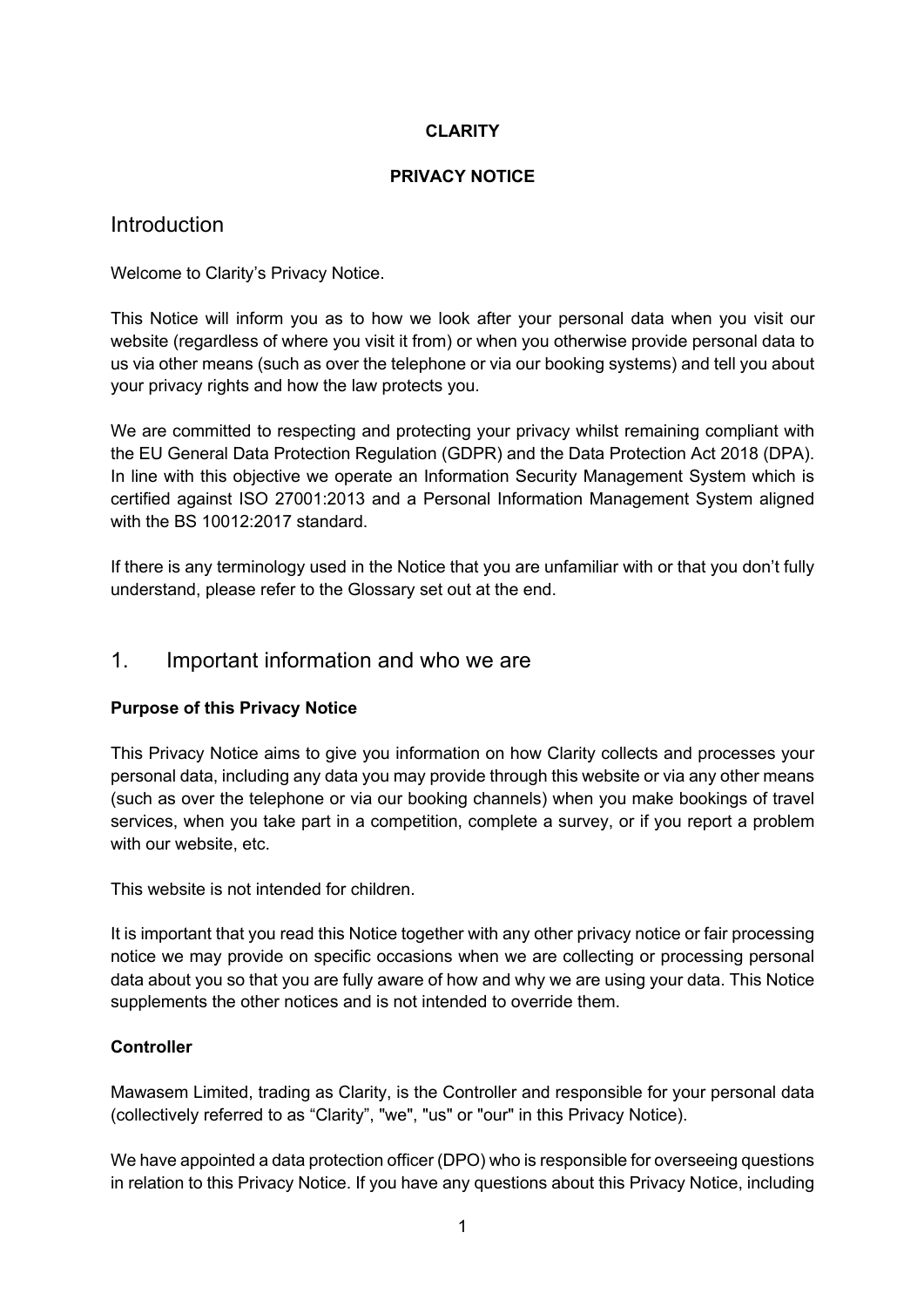any requests to exercise *your legal rights*, please contact the DPO using the details set out below.

## **Contact details**

Our full details are:

| Full name of legal entity: | Mawasem Limited trading as Clarity     |  |
|----------------------------|----------------------------------------|--|
| Name or title of DPO:      | Lois Haynes                            |  |
| Email address:             | DPO@claritybt.com                      |  |
| Postal address:            | Clarity, c/o IT Compliance, 4th Floor, |  |
|                            | Churchgate House, 56 Oxford Street,    |  |
|                            | Manchester M1 6FU                      |  |

You have the right to make a complaint at any time to the Information Commissioner's Office (ICO), the UK supervisory authority for data protection issues (*ico.org.uk*). We would, however, appreciate the chance to deal with your concerns before you approach the ICO so please contact us in the first instance.

## **Changes to the Privacy Notice and your duty to inform us of changes**

We keep our Privacy Notice under regular review. This version was last updated on October 8<sup>th</sup> 2020 and historic versions can be obtained by contacting us.

It is important that the personal data we hold about you is accurate and current. Please keep us informed if any of the details you provide to us should change, during the course of your relationship with us.

## **Third-party links**

This website may include links to third-party websites, plug-ins and applications. Clicking on those links or enabling those connections may allow third parties to collect or share data about you. We do not control these third-party websites and are not responsible for their privacy statements. When you leave our website, we encourage you to read the privacy notice of every website you visit.

# 2. The data we collect about you

Personal data, or personal information, means any information about an individual from which that person can be identified. It does not include data where the identity has been removed (anonymous data).

We may collect, use, store and transfer different kinds of personal data about you which we have grouped together as follows:

## **(A) Identity Data**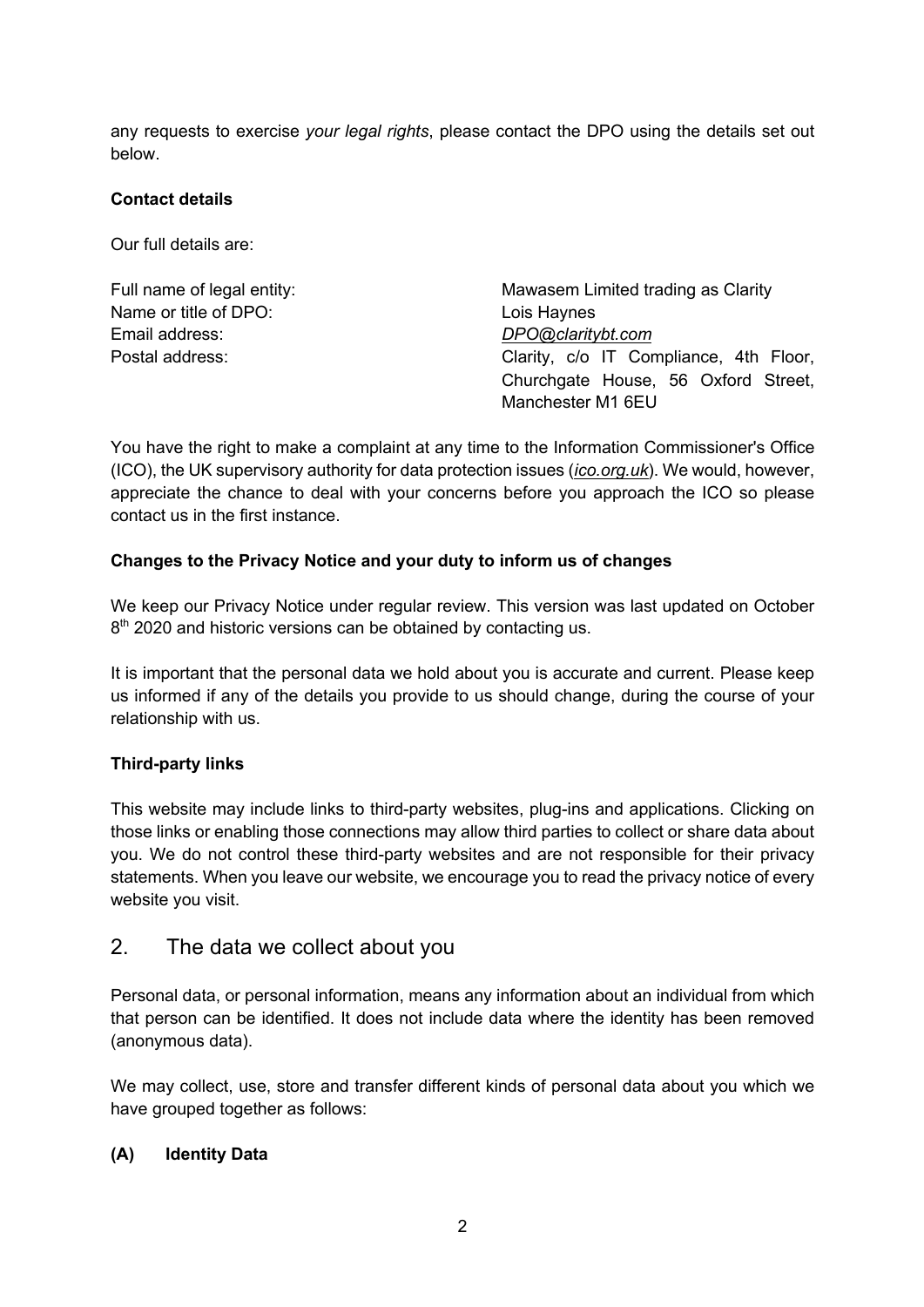This includes data relating specifically to your identity, such as your first name, maiden name, last name, username or similar identifier, marital status, title, date of birth, gender, passport details, next of kin information\*, employer details, dietary requirements\*, loyalty card information\* etc. (\*this information will never be mandatory).

#### **(B) Contact Data**

This includes data relating to how you may be contacted, such as your billing address, delivery address, email address and telephone numbers.

#### **(C) Financial Data**

This includes data relating to your means and methods of payment, such as your bank account and payment card details.

#### **(D) Transaction Data**

This includes data relating to the transactions you have carried out with us, such as details about payments to and from you and other details of products and services you have purchased from or via us.

#### **(E) Technical Data**

This includes more technical data that we may obtain when you make use of our website, such as your internet protocol (IP) address, your login data, browser type and version, time zone setting and location, browser plug-in types and versions, operating system and platform and other technology on the devices you use to access this website; information about your computer or mobile device including, where available: your IP address; your operating system; your device location; your browser type; cookie identification numbers.

#### **(F) Traveller Profile Data**

This includes the data that we receive when you create a profile on our website and make use of that profile, such as your username and password, purchases or orders made by you, your interests, preferences, feedback and survey responses.

#### **(G) Usage Data**

This includes information about how you use our website, products and services.

#### **(H) Marketing and Communications Data**

This includes your preferences in relation to whether or not you want to receive marketing from us and our third parties and also your communication preferences.

We also collect, use and share *aggregated data* such as statistical or demographic data for any purpose. Aggregated data may be derived from your personal data but is not considered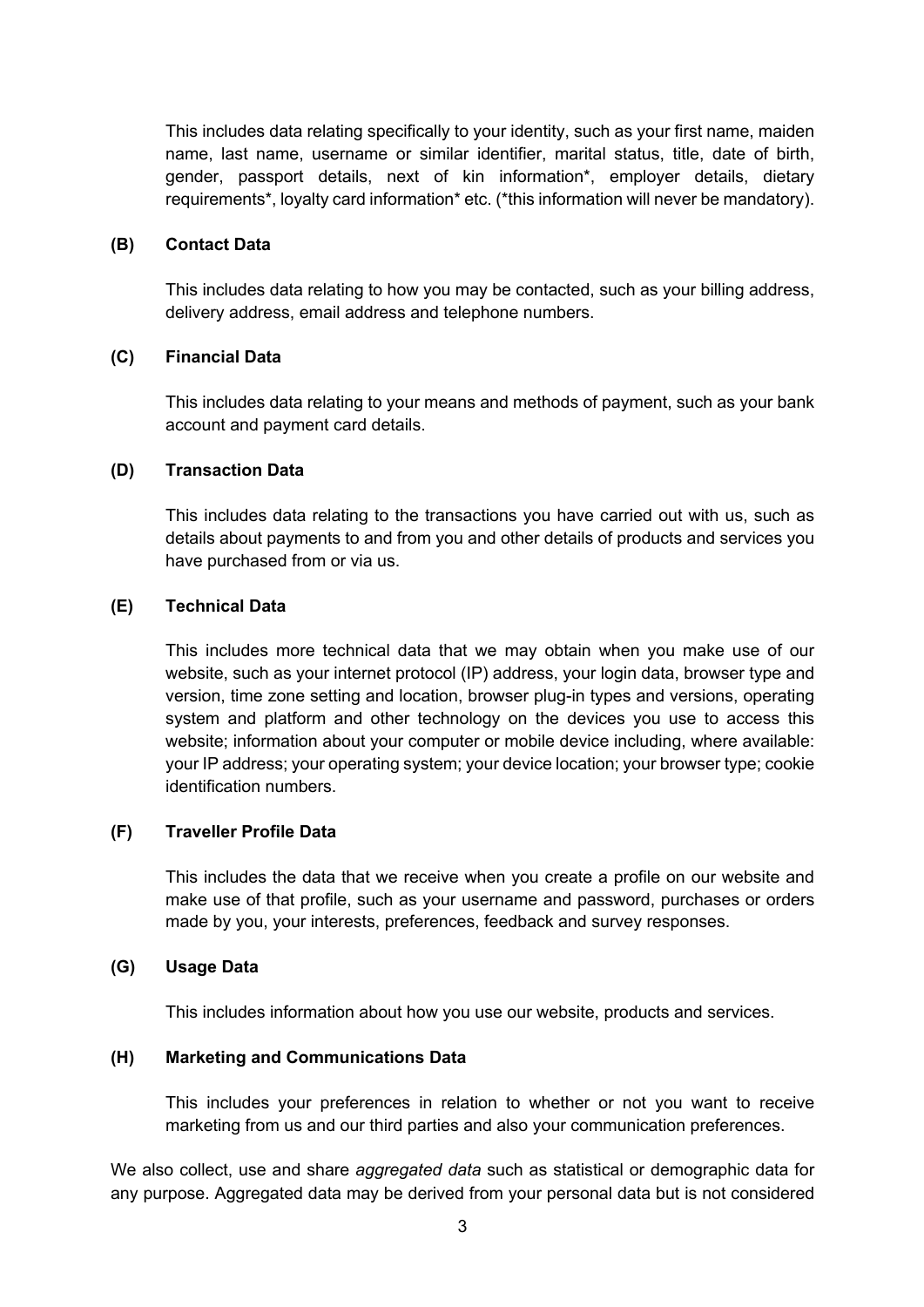personal data in law as this data does **not** directly or indirectly reveal your identity. For example, we may aggregate your Usage Data to calculate the percentage of users accessing a specific website feature. However, if we combine or connect aggregated data with your personal data so that it can directly or indirectly identify you, we will treat the combined data as personal data which will be used in accordance with this Privacy Notice.

#### **Special Categories of Personal Data**

We may collect the following *special categories* of personal data about you, if volunteered in order to refine your travel requirements.

Details about your:

- dietary requirements (which may disclose your religious or philosophical beliefs)
- health.

We collect and process the above data only where it is strictly necessary to do so in order to deliver the travel service that you have booked via ourselves. Furthermore, we will only collect and process the above special categories of personal data where you have provided us with your explicit consent to do so.

You are not under any obligation to consent to us processing your sensitive personal data. However, without your consent, we won't be able to make the necessary arrangements to provide the travel services that you have booked or are attempting to book via Clarity. As a result, if you do not provide your consent, we will be unable to proceed with your booking.

We rely on your organisation to ensure that you have provided consent, before providing us with any such information as part of your booking. However, it is nevertheless the case that you are able to withdraw your consent at any time – please contact us or the individual responsible for booking travel, within your organisation if you wish to do so. If you withdraw your consent, this may prevent us from being able to continue to source or arrange the travel service you have booked, therefore any withdrawal of consent may necessitate the cancellation of your booking and cancellation charges may be payable as a result.

#### **If you fail to provide personal data**

Where we need to collect personal data by law or under the terms of a contract we have with you and you fail to provide that data when requested, we may not be able to perform the contract we have or are trying to enter into with you.

Where we require details from you in order to provide our travel management services and/or arrange travel services on your behalf, if you do not provide us with the necessary details then we will not be able to provide our services or arrange the services you are attempting to book.

In this case we may not be able to process your booking. We will notify you if we are unable to process a booking or are required to cancel a booking for this reason.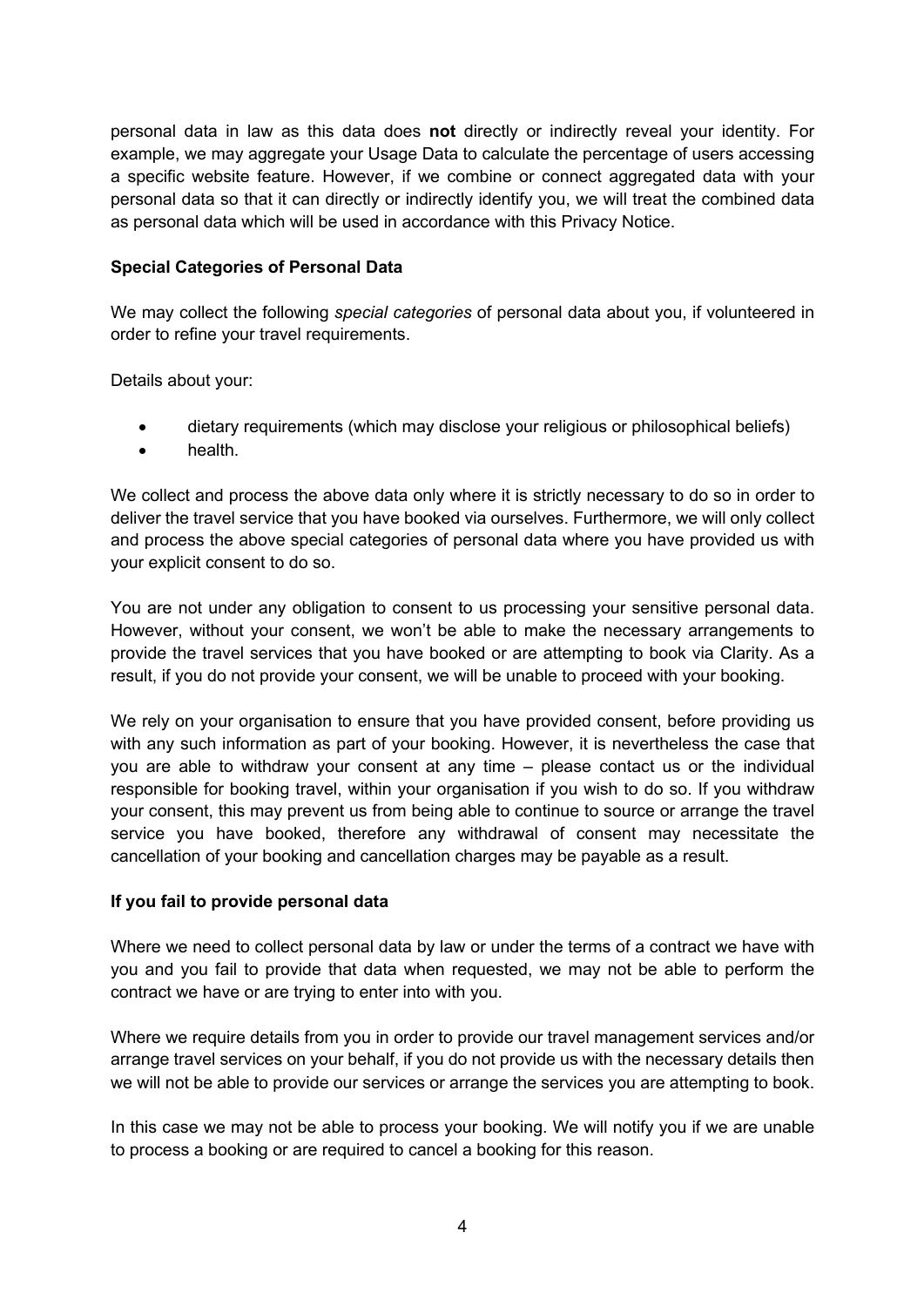# 3. How your personal data is collected

We use different methods to collect data from and about you including through:

#### **(A) Direct interactions**

You may give us your identity, contact and financial data and special categories of personal data by filling in forms or by corresponding with us by post, phone, email or otherwise. This includes personal data you provide when you:

- make a booking of travel services;
- query an existing travel booking;
- create an account on our website;
- subscribe to our newsletter, other publications or travel alerts;
- request marketing to be sent to you;
- enter a competition, promotion or survey;
- give us some feedback;
- offer your services to us as a supplier.

#### **(B) Automated technologies or interactions**

As you interact with our website, we may automatically collect Technical Data about your equipment, browsing actions and patterns.

We collect this personal data by using cookies, server logs and other similar technologies. We may also receive Technical Data about you if you visit other websites employing our cookies. Please see our cookie policy<sup>1</sup> for further details.

#### **(C) Third parties**

We may receive personal data about you from various third parties as set out below:

- Technical Data from the following parties:
	- (i) analytics providers such as Google based outside the EU;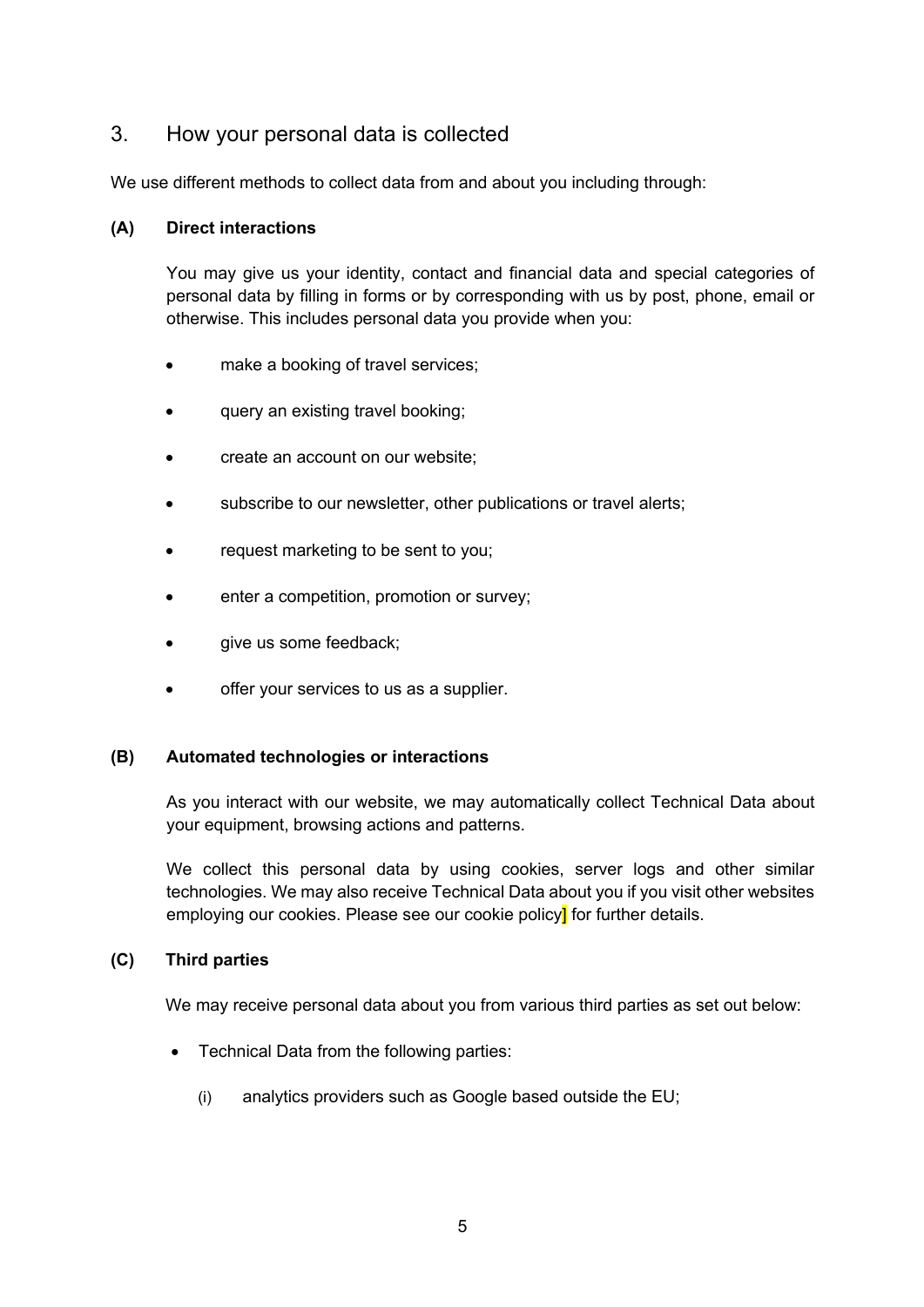# 4. How we use your personal data

We will only use your personal data when the law allows us to. Most commonly, we will use your personal data in the following circumstances:

- Where we need to perform the contract we are about to enter into or have entered into with you;
- To make bookings of travel services on your behalf and at your request;
- Where it is necessary for our legitimate interests (or those of a third party) and your interests and fundamental rights do not override those interests;
- Where we need to comply with a legal or regulatory obligation.

Generally, we do not rely on consent as a legal basis for processing your personal data other than in relation to processing Special Categories of Personal Data and sending direct marketing communications to you via email or text message. You have the right to withdraw consent to marketing at any time by contacting us.

## **Purposes for which we will use your personal data**

We have set out below, in a table format, a description of all the ways we plan to use your personal data, and which of the legal bases we rely on to do so. We have also identified what our legitimate interests are where appropriate.

Note that we may process your personal data for more than one lawful ground depending on the specific purpose for which we are using your data. Please contact us if you need details about the specific legal ground we are relying on to process your personal data where more than one ground has been set out in the table below.

| <b>Purpose/Activity</b>        | Type of data           | Lawful basis for processing        |
|--------------------------------|------------------------|------------------------------------|
|                                |                        | including basis of legitimate      |
|                                |                        | interest                           |
| To register you as a new user. | (a) Identity;          | Performance of a contract with     |
|                                | (b) Contact.           | you.                               |
| To process your bookings of    | (a) Identity;          | (a) Performance of a contract with |
| travel services including:     | (b) Contact;           | you;                               |
|                                | (c) Financial;         | (b) Necessary for our legitimate   |
| (a) Manage payments, fees      | (d) Transaction;       | interests (to recover debts due to |
| and charges;                   | (e) Marketing and      | $US)$ .                            |
| (b) Collect and recover money  | Communications.        |                                    |
| owed to us.                    |                        |                                    |
|                                |                        |                                    |
| To manage our relationship     | (a) Identity;          | (a) Performance of a contract with |
| with you which will include:   | (b) Contact;           | you;                               |
|                                | (c) Traveller Profile; |                                    |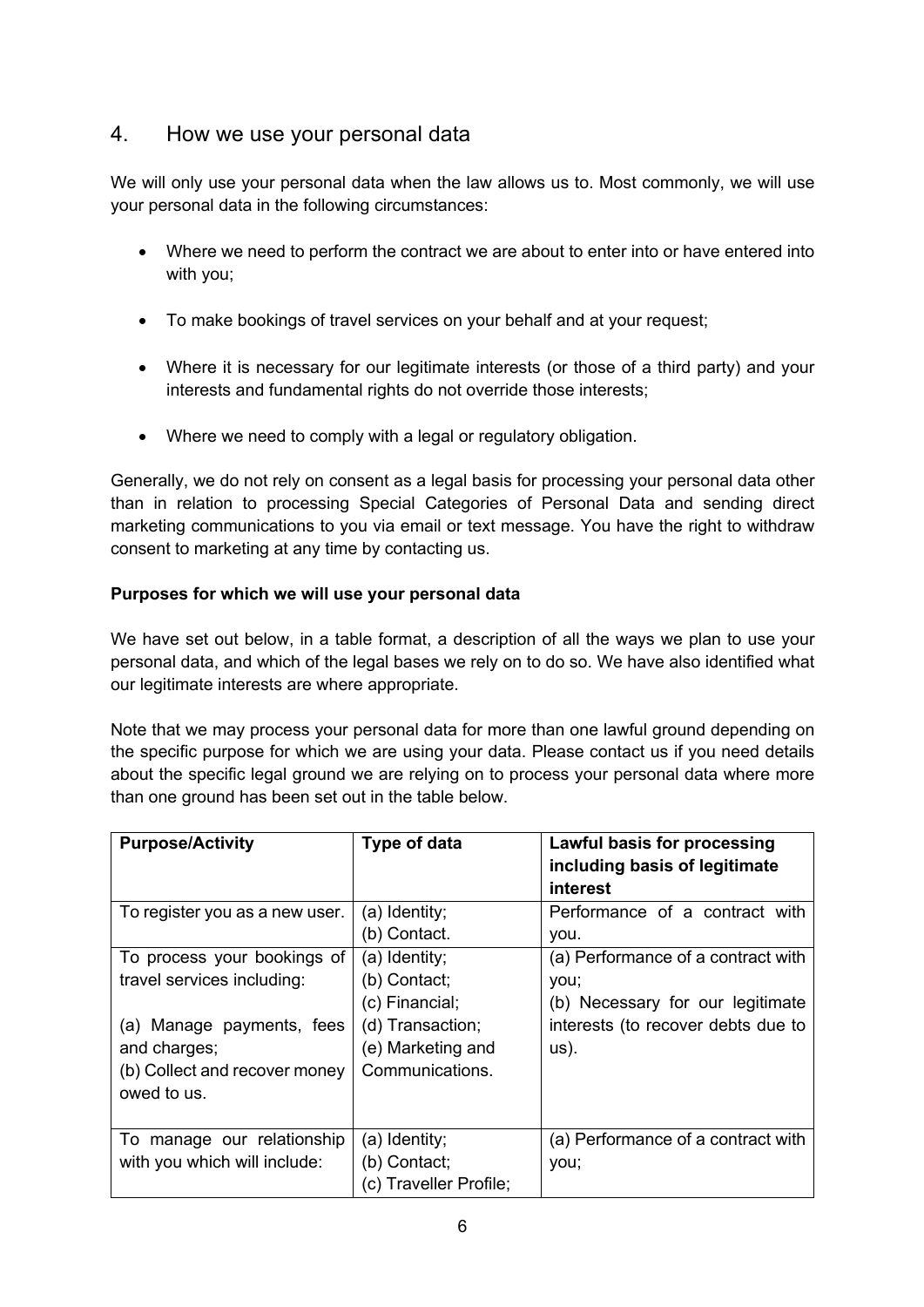| Notifying<br>about  <br>you<br>(a)<br>changes to our terms or<br>Privacy Notice;<br>(b) Asking you to leave a<br>review or take a survey.                                                     | (d) Marketing and<br>Communications.                                                                                      | (b) Necessary to comply with a<br>legal obligation;<br>(c) Necessary for our legitimate<br>interests (to keep our records<br>updated and<br>to<br>study<br>how<br>customers<br>use<br>our<br>products/services).                                                                                                                         |
|-----------------------------------------------------------------------------------------------------------------------------------------------------------------------------------------------|---------------------------------------------------------------------------------------------------------------------------|------------------------------------------------------------------------------------------------------------------------------------------------------------------------------------------------------------------------------------------------------------------------------------------------------------------------------------------|
| To respond to and/or service<br>an enquiry that you have<br>submitted via our website.                                                                                                        | (a) Identity;<br>(b) Contact;<br>(c) Marketing and<br>Communications.                                                     | (a) Performance of a contract with<br>you;<br>(b) Necessary for our legitimate<br>interests (to expand our customer<br>and supplier bases and respond to<br>enquiries that are raised for our<br>attention).                                                                                                                             |
| To enable you to partake in a<br>prize draw, competition or<br>complete a survey.                                                                                                             | (a) Identity<br>(b) Contact<br>(c) Profile<br>(d) Usage<br>(e) Marketing and<br>Communications                            | (a) Performance of a contract with<br>you;<br>(b) Necessary for our legitimate<br>interests (to study how customers<br>products/services, to<br>use our<br>develop them and grow our<br>business).                                                                                                                                       |
| To administer and protect our<br>business and this website<br>troubleshooting,<br>(including<br>data analysis, testing, system<br>maintenance,<br>support,<br>reporting and hosting of data). | (a) Identity<br>(b) Contact<br>(c) Technical                                                                              | (a) Necessary for our legitimate<br>(for<br>running<br>interests<br>our<br>business,<br>provision<br>οf<br>administration and IT services,<br>network security, to prevent fraud<br>and in the context of a business<br>reorganisation<br>or<br>group<br>restructuring exercise);<br>(b) Necessary to comply with a<br>legal obligation. |
| To deliver relevant website<br>content and advertisements to<br>and<br>you<br>measure<br>or<br>understand the effectiveness<br>of the advertising we serve to<br>you                          | (a) Identity<br>(b) Contact<br>(c) Traveller Profile<br>(d) Usage<br>(e) Marketing and<br>Communications<br>(f) Technical | legitimate<br>Necessary<br>for<br>our<br>interests (to study how customers<br>products/services,<br>use our<br>to<br>develop<br>them,<br>to<br>grow<br>our<br>business<br>inform<br>and<br>to<br>our<br>marketing strategy).                                                                                                             |
| To use data analytics to<br>improve our website,<br>products/services, marketing,<br>customer relationships and<br>experiences                                                                | (a) Technical<br>(b) Usage                                                                                                | for<br>legitimate<br>Necessary<br>our<br>interests (to define<br>types of<br>customers for our products and<br>services, to keep our website<br>updated and relevant, to develop                                                                                                                                                         |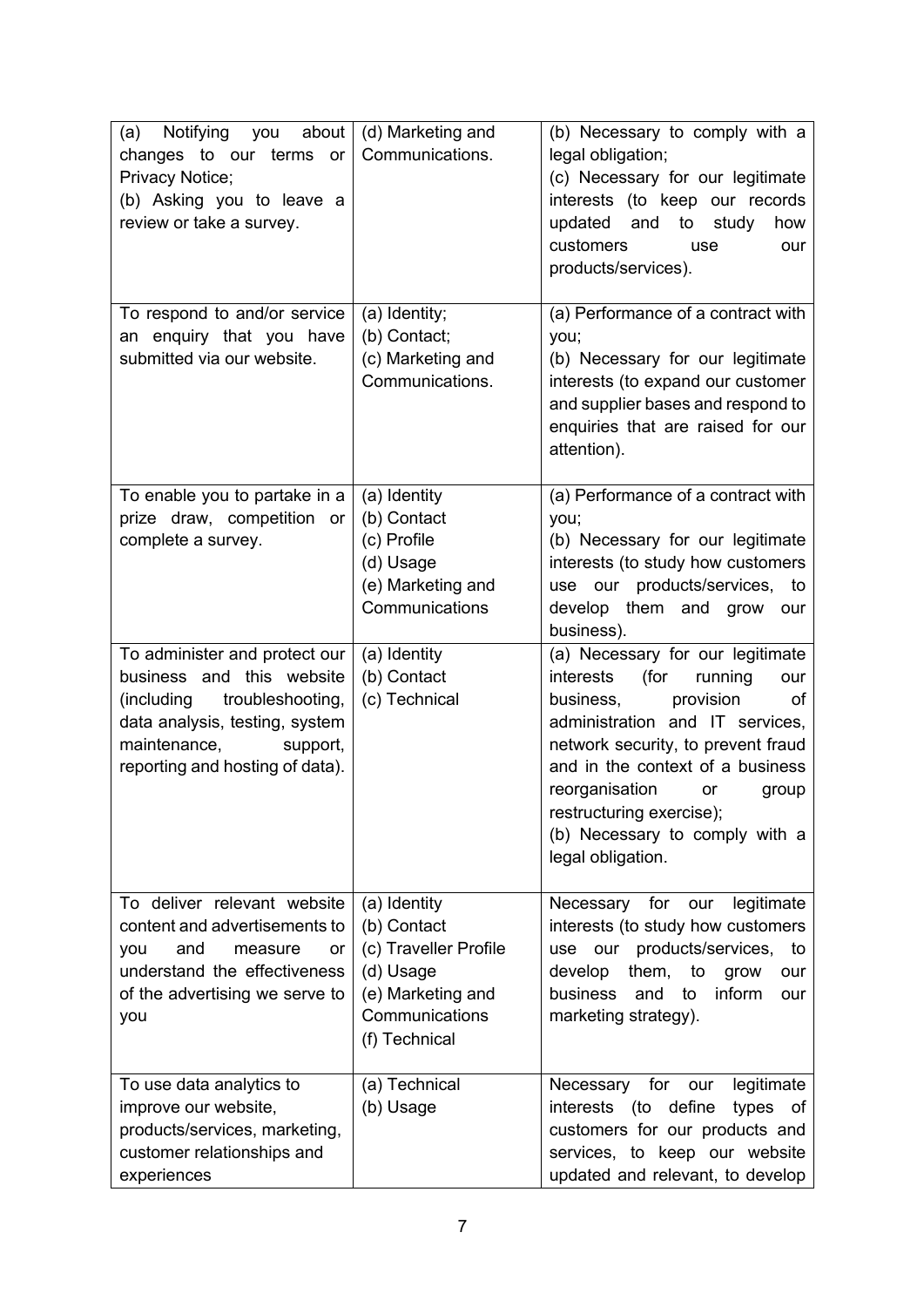|                                                                                                                                                    |                                                                                    | our business and to inform our<br>marketing strategy).                                                                                        |
|----------------------------------------------------------------------------------------------------------------------------------------------------|------------------------------------------------------------------------------------|-----------------------------------------------------------------------------------------------------------------------------------------------|
| To make suggestions and<br>recommendations<br>to<br>you<br>about goods or services that<br>may be of interest to you                               | (a) Identity<br>(b) Contact<br>(c) Technical<br>(d) Usage<br>(e) Traveller Profile | for<br>legitimate<br>Necessary<br>our<br>interests<br>(to<br>develop<br>our<br>products/services and grow our<br>business).                   |
|                                                                                                                                                    | (f) Marketing and<br>Communications                                                |                                                                                                                                               |
| To<br>monitor<br>our<br>communications with you in<br>check<br>order<br>to<br>any<br>instructions given to us, for<br>training purposes, for crime | (a) Identity<br>(b) Contact<br>(c) Technical                                       | (a) Necessary for our legitimate<br>interests (to assist us in training<br>our employees and defend our<br>business in the event of a claim); |
| prevention, to improve the<br>quality of our customer<br>service and to defend legal<br>claims.                                                    |                                                                                    | (b) Necessary to comply with a<br>legal obligation.                                                                                           |

#### **Marketing**

We strive to provide you with choices regarding certain personal data uses, particularly around marketing and advertising. The following sections provide further explanation as to how we seek to do this.

#### **Promotional offers from us**

We may use your identity, contact, technical, usage and traveller profile data to form a view on what we think you may want or need, or what may be of interest to you. This is how we decide which products, services and offers may be relevant for you (we call this marketing).

You will receive marketing communications from us if you have requested information from us or purchased services from us and, in each case, you have not opted out of receiving that marketing.

#### **Third-party marketing**

We will get your express opt-in consent before we share your personal data with any thirdparty company for the purposes of that company sending you marketing material.

#### **Opting out**

You can ask us or third parties to stop sending you marketing messages at any time by following the opt-out links on any marketing message sent to you or by contacting us at any time.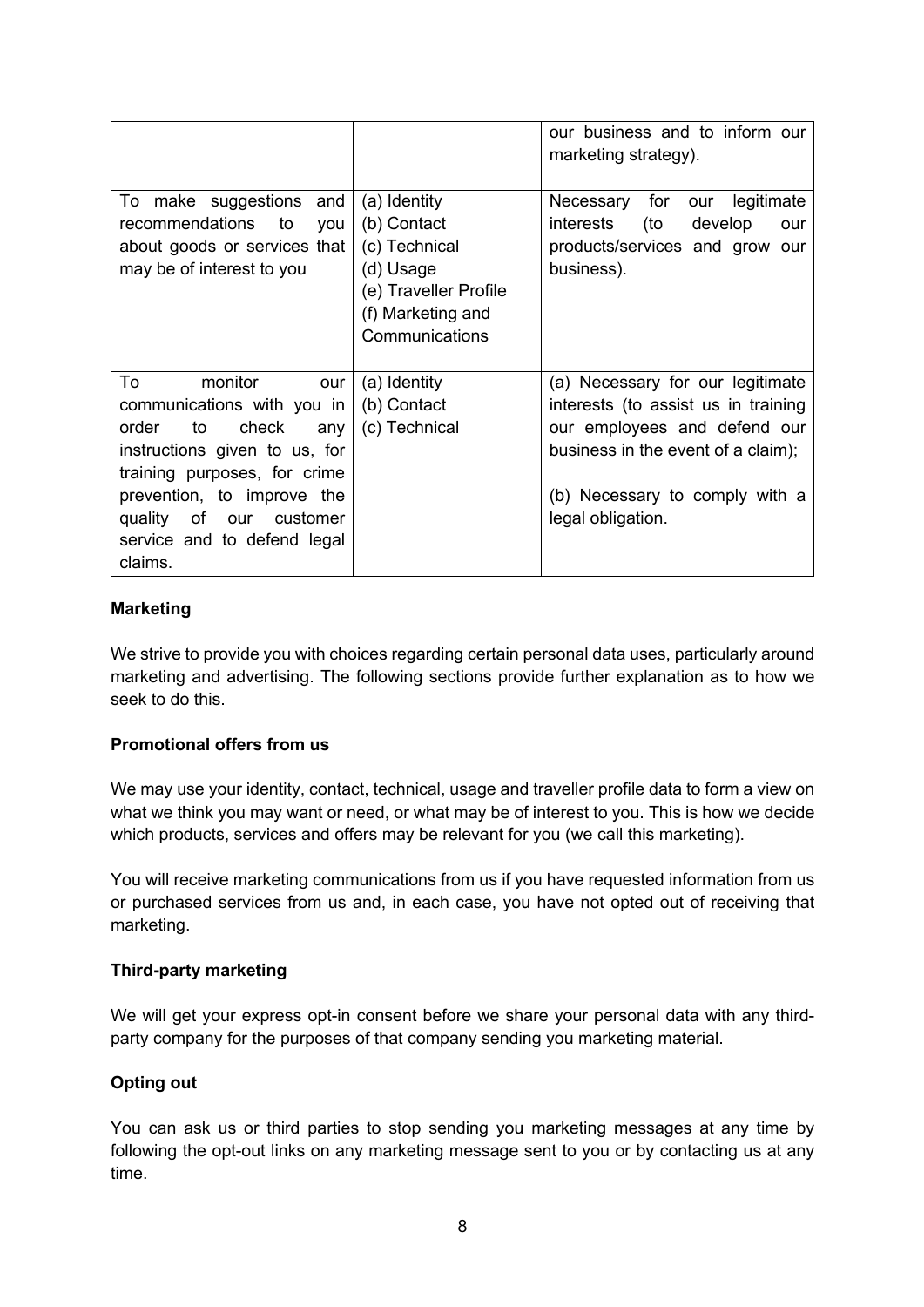Where you opt out of receiving these marketing messages, this will not apply to personal data that you have provided to us as a result of a purchase of travel services or other such transactions.

#### **Monitoring communications**

We may monitor, record, store and use any telephone, email or other communication with you in order to check any instructions given to us, for training purposes, for crime prevention and to improve the quality of our customer service.

#### **Cookies**

You can set your browser to refuse all or some browser cookies, or to alert you when websites set or access cookies. If you disable or refuse cookies, please note that some parts of this website may become inaccessible or not function properly. For more information about the cookies we use, please see our cookie policy.

#### **Change of purpose**

We will only use your personal data for the purposes for which we collected it, unless we reasonably consider that we need to use it for another reason and that reason is compatible with the original purpose. If you wish to get an explanation as to how the processing for the new purpose is compatible with the original purpose, please contact us.

If we need to use your personal data for an unrelated purpose, we will notify you and we will explain the legal basis which allows us to do so.

Please note that we may process your personal data without your knowledge or consent, in compliance with the above rules, where this is required or permitted by law.

## 5. Disclosures of your personal data

We may have to share your personal data with the parties set out below for the purposes set out in the table in paragraph 4 above.

- **(A)** Internal Third Parties as set out in the [*Glossary*].
- **(B)** External Third Parties as set out in the [*Glossary*].
- **(C)** Third parties to whom we may choose to sell, transfer, or merge parts of our business or our assets. Alternatively, we may seek to acquire other businesses or merge with them. If a change happens to our business, then the new owners may use your personal data in the same way as set out in this Privacy Notice.

We require all third parties to respect the security of your personal data and to treat it in accordance with the law. We do not allow our third-party service providers to use your personal data for their own purposes and only permit them to process your personal data for specified purposes and in accordance with our instructions.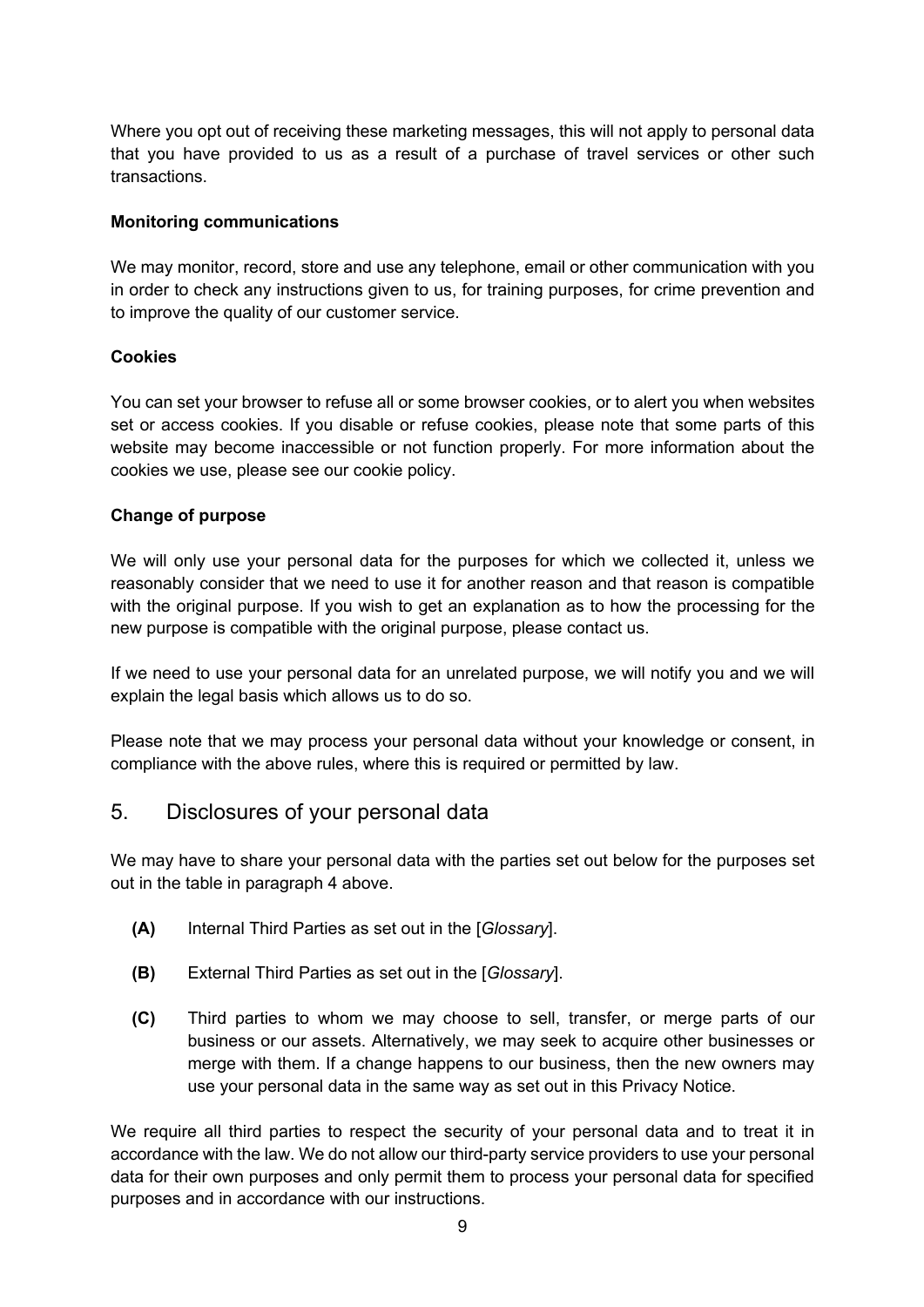# 6. International transfers

Where you have requested a booking for travel arrangements which are located or otherwise due to be fulfilled outside the EEA, we will have to transfer your personal data to our partners who provide us with the technology we require to process such bookings and also the third party suppliers fulfilling or providing those travel arrangements outside the EEA in order to make your booking and for those suppliers to be able to provide you with the travel arrangements you have booked. Where we are unable to rely on one of the safeguards outlined below when transferring data to those suppliers outside the EEA, we will rely on the derogation under Article 49 of the GDPR in order to transfer your personal data to countries outside the EEA (as the transfer relates to the performance of a contract for your benefit), and you hereby permit us to do so. You also acknowledge that where your personal data is transferred outside the EEA, controls on data protection may not be as wide as the legal requirements within the EEA.

For all other transfers of data, whenever your personal data is transferred outside the EEA, we ensure a similar degree of protection is afforded to it by ensuring at least one of the following safeguards is implemented:

- We will only transfer your personal data to countries that have been deemed to provide an adequate level of protection for personal data by the European Commission. For further details, see European Commission: Adequacy of the protection of personal data in non-EU countries.
- Where we use certain service providers, we may use specific contractual clauses approved by the European Commission which give personal data the same protection it has in Europe. For further details, see *European Commission: Model contracts for the transfer of personal data to third countries*.

Please contact us if you want further information on the specific mechanism used by us when transferring your personal data out of the EEA.

# 7. Data security

We have put in place appropriate security measures to prevent your personal data from being accidentally lost, used or accessed in an unauthorised way, altered or disclosed. In addition, we limit access to your personal data to those employees, agents, contractors and other third parties who have a business need to know. They will only process your personal data on our instructions and they are subject to a duty of confidentiality.

We have put in place procedures to deal with any suspected personal data breach and will notify you and any applicable regulator of a breach where we are legally required to do so.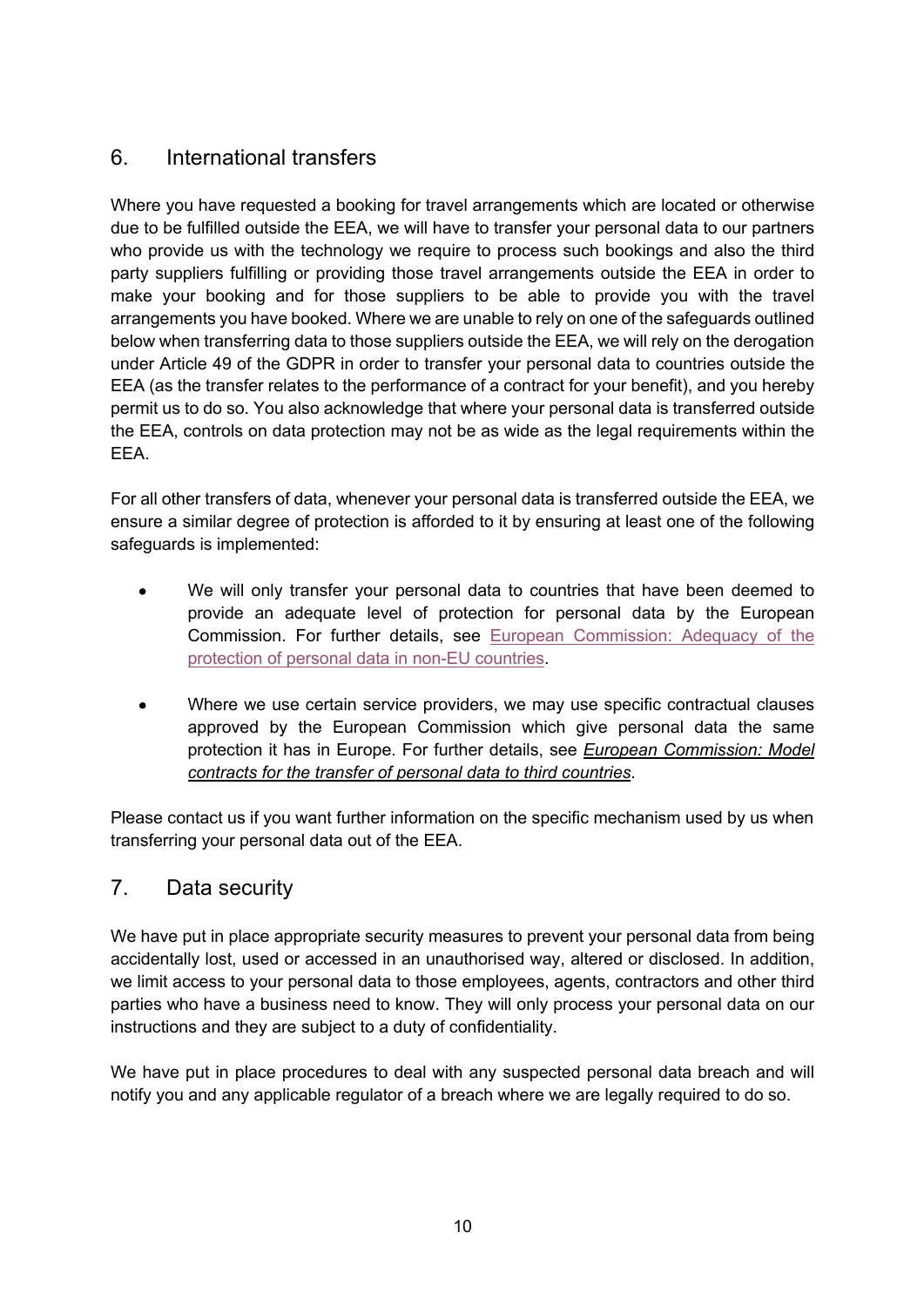# 8. Data retention

## **How long will you use my personal data for?**

We will only retain your personal data for as long as reasonably necessary to fulfil the purposes we collected it for, including for the purposes of satisfying any legal, regulatory, tax, accounting, or reporting requirements. We may retain your personal data for a longer period in the event of a complaint or if we reasonably believe there is a prospect of litigation in respect to our relationship with you.

To determine the appropriate retention period for personal data, we consider the amount, nature, and sensitivity of the personal data, the potential risk of harm from unauthorised use or disclosure of your personal data, the purposes for which we process your personal data and whether we can achieve those purposes through other means, and the applicable legal, regulatory, tax, accounting or other requirements.

Details of retention periods for different aspects of your personal data are available in our retention policy. For further detail please contact us.

By law we have to keep basic information about our customers (including Contact, Identity, Financial and Transaction Data) for seven years after they cease being customers for tax purposes.

In some circumstances you can ask us to delete your data: see *Request erasure* below for further information.

In some circumstances we may anonymise your personal data (so that it can no longer be associated with you) for research or statistical purposes in which case we may use this information indefinitely without further notice to you.

## 9. Your legal rights

Under certain circumstances, you have rights under data protection laws in relation to your personal data. Please click on the links below to find out more about these rights:

- **(A)** Request access to your personal data.
- **(B)** Request correction of your personal data.
- **(C)** Request erasure of your personal data.
- **(D)** Object to processing of your personal data.
- **(E)** Request restriction of processing your personal data.
- **(F)** Request transfer of your personal data.
- **(G)** Right to withdraw consent.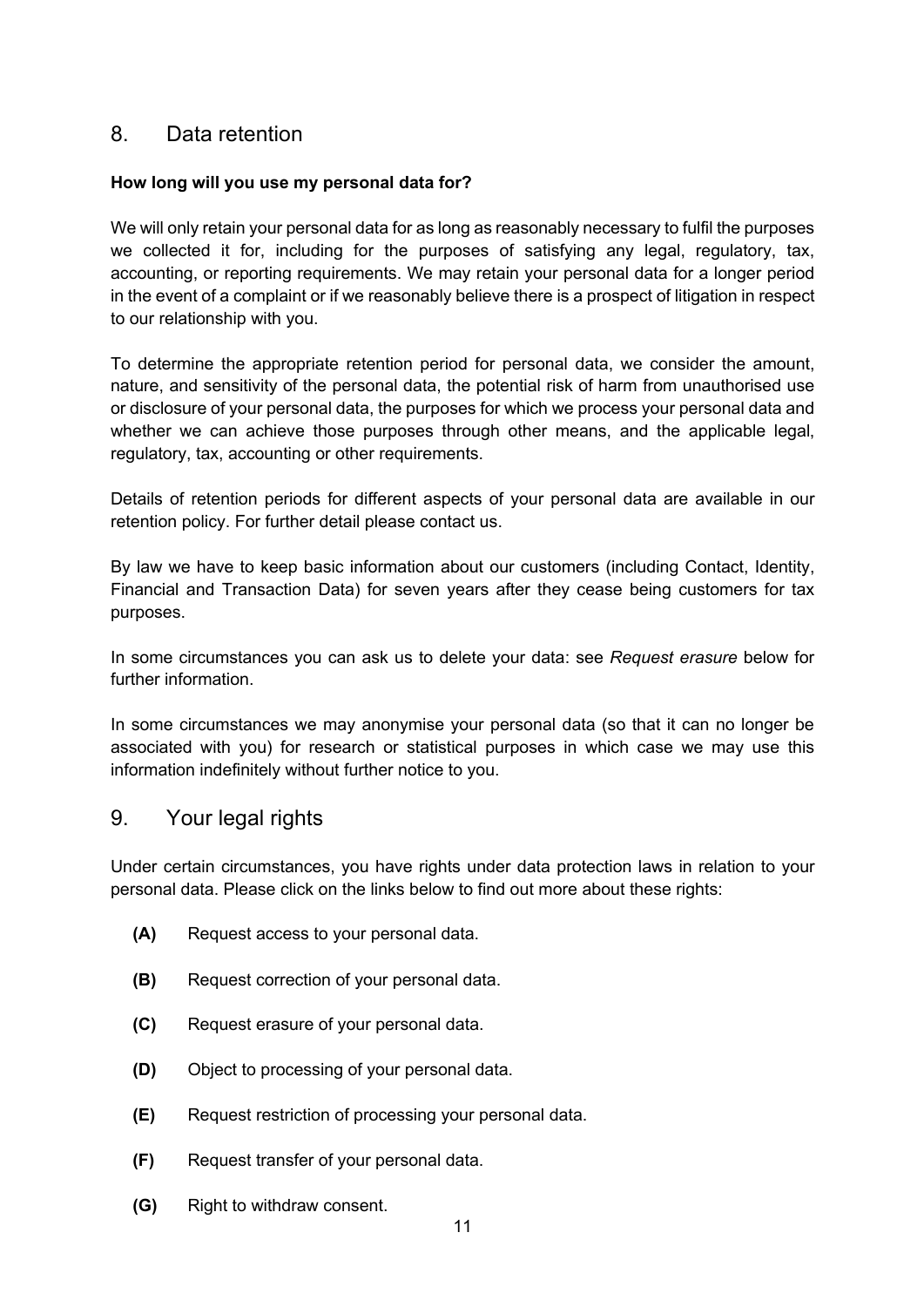If you wish to exercise any of the rights set out above, please contact us.

#### **No fee usually required**

You will not have to pay a fee to access your personal data (or to exercise any of the other rights). However, we may charge a reasonable fee if your request is clearly unfounded, repetitive or excessive. Alternatively, we may refuse to comply with your request in these circumstances.

#### **What we may need from you**

We may need to request specific information from you to help us confirm your identity and ensure your right to access your personal data (or to exercise any of your other rights). This is a security measure to ensure that personal data is not disclosed to any person who has no right to receive it. We may also contact you to ask you for further information in relation to your request to speed up our response.

#### **Time limit to respond**

We try to respond to all legitimate requests within one month. Occasionally it may take us longer than a month if your request is particularly complex or you have made a number of requests. In this case, we will notify you and keep you updated.

## 10. Glossary

## **LAWFUL BASIS**

## • **Legitimate Interest**

means the interest of our business in conducting and managing our business to enable us to give you the best service and the best and most secure experience. We make sure we consider and balance any potential impact on you (both positive and negative) and your rights before we process your personal data for our legitimate interests. We do not use your personal data for activities where our interests are overridden by the impact on you (unless we have your consent or are otherwise required or permitted to by law). You can obtain further information about how we assess our legitimate interests against any potential impact on you in respect of specific activities by contacting us.

## • **Performance of Contract**

means processing your data where it is necessary for the performance of a contract to which you are a party or to take steps at your request before entering into such a contract.

## • **Comply with a legal or regulatory obligation**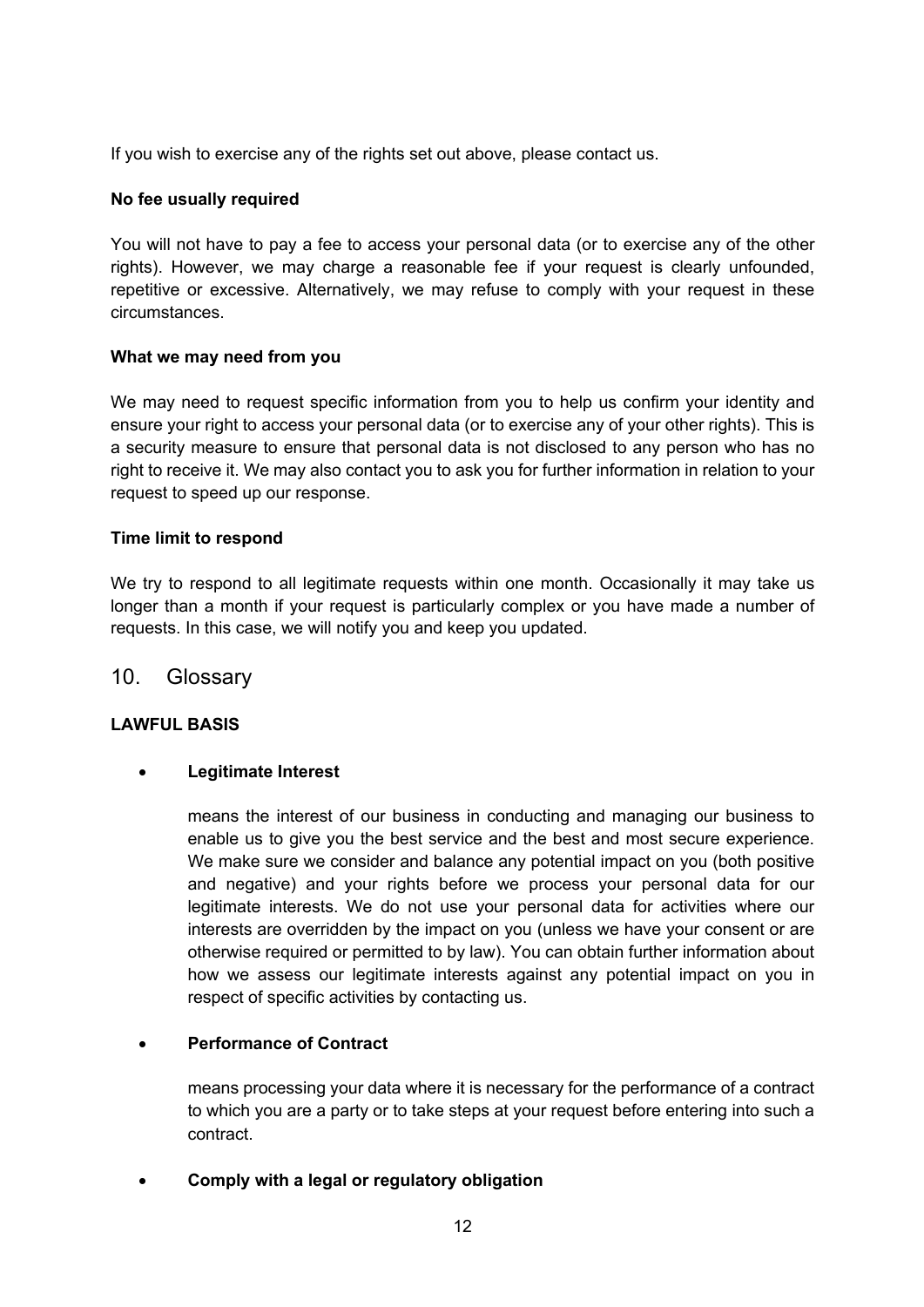means processing your personal data where it is necessary for compliance with a legal or regulatory obligation that we are subject to.

## **THIRD PARTIES**

### • **Internal Third Parties**

Other companies in the Mawasem Limited Group acting as joint controllers or processors and who are based in the United Kingdom and provide IT and system administration services and undertake leadership reporting.

#### • **External Third Parties**

- i. Suppliers of travel services acting as processors based in the country to which you are travelling and who provide the travel services that make up any booking of travel services that you make with us.
- ii. Service providers acting as processors based in the European Union who provide IT and system administration services.
- iii. Professional advisers acting as processors or joint controllers including lawyers, bankers, auditors and insurers based in the European Union who provide consultancy, banking, legal, insurance and accounting services.
- iv. HM Revenue & Customs, regulators and other authorities acting as processors or joint controllers based in the United Kingdom who require reporting of processing activities in certain circumstances.

Clarity maintains an online register of technology and service providers whom we define as Other or 'sub-' processors of personal information according to data protection legislation. This can be found *here*.

## **YOUR LEGAL RIGHTS**

You have the right to:

#### • **Request access**

to your personal data (commonly known as a "data subject access request"). This enables you to receive a copy of the personal data we hold about you and to check that we are lawfully processing it.

#### • **Request correction**

of the personal data that we hold about you. This enables you to have any incomplete or inaccurate data we hold about you corrected, though we may need to verify the accuracy of the new data you provide to us.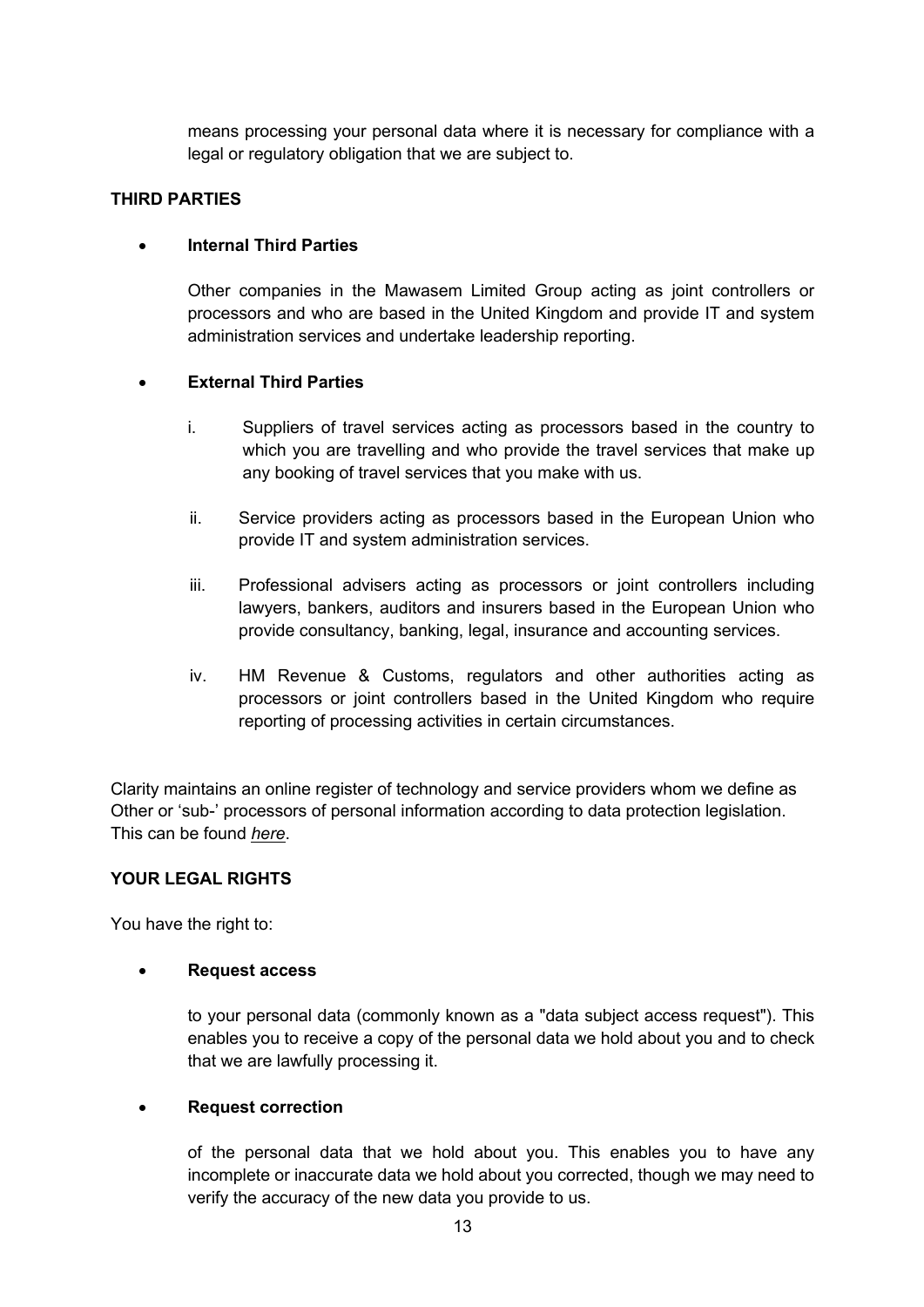### • **Request erasure**

of your personal data. This enables you to ask us to delete or remove personal data where there is no good reason for us continuing to process it. You also have the right to ask us to delete or remove your personal data where you have successfully exercised your right to object to processing (see below), where we may have processed your information unlawfully or where we are required to erase your personal data to comply with local law. Note, however, that we may not always be able to comply with your request of erasure for specific legal reasons which will be notified to you, if applicable, at the time of your request.

## • **Object to processing**

of your personal data where we are relying on a legitimate interest (or those of a third party) and there is something about your particular situation which makes you want to object to processing on this ground as you feel it impacts on your fundamental rights and freedoms. You also have the right to object where we are processing your personal data for direct marketing purposes. In some cases, we may demonstrate that we have compelling legitimate grounds to process your information which override your rights and freedoms.

#### • **Request restriction of processing**

of your personal data. This enables you to ask us to suspend the processing of your personal data in the following scenarios:

- (a) if you want us to establish the data's accuracy;
- (b) where our use of the data is unlawful but you do not want us to erase it;
- (c) where you need us to hold the data even if we no longer require it as you need it to establish, exercise or defend legal claims; or
- (d) you have objected to our use of your data but we need to verify whether we have overriding legitimate grounds to use it.

## • **Request the transfer**

of your personal data to you or to a third party. We will provide to you, or a third party you have chosen, your personal data in a structured, commonly used, machinereadable format. Note that this right only applies to automated information which you initially provided consent for us to use or where we used the information to perform a contract with you.

#### • **Withdraw consent at any time**